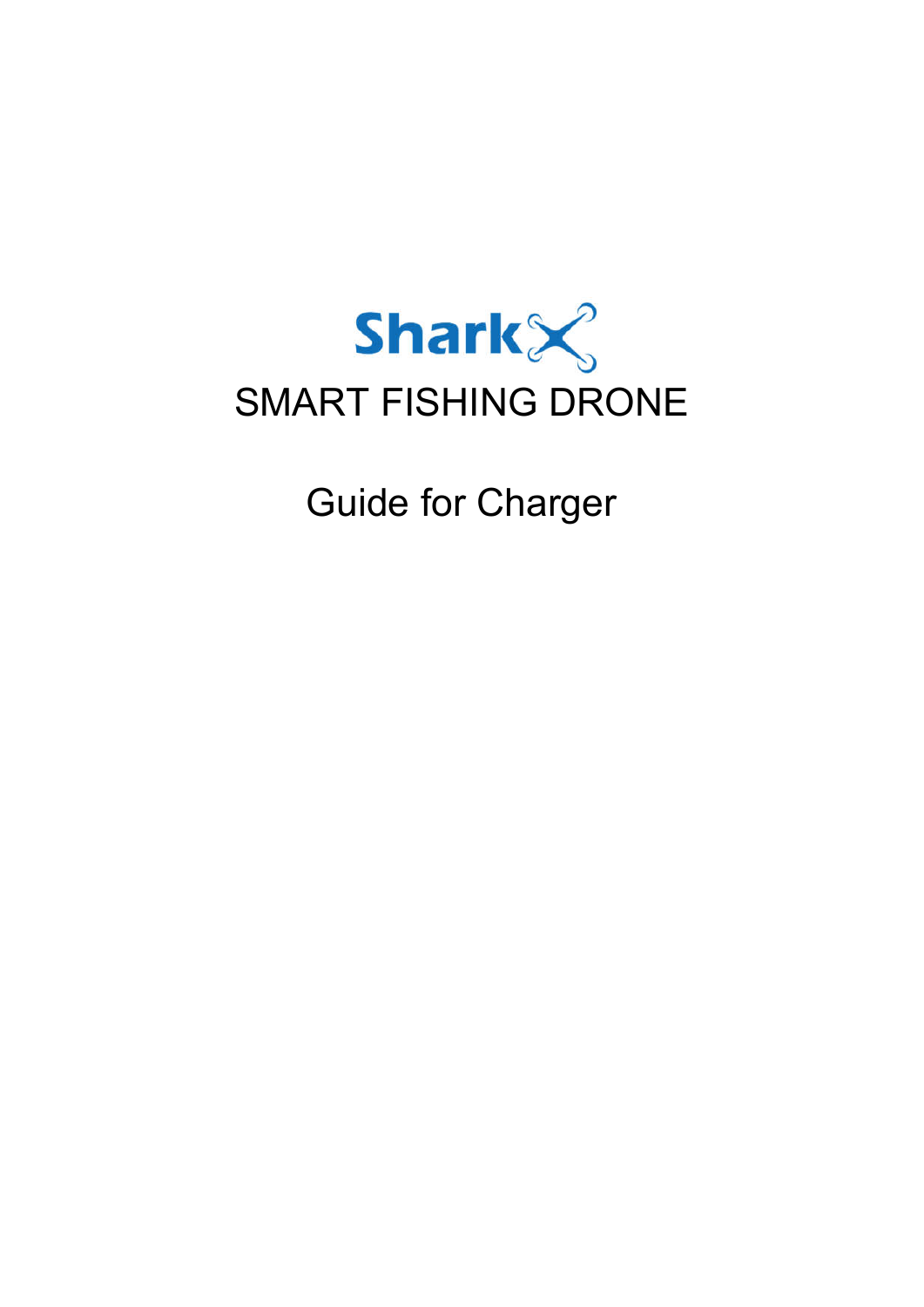**CAUTION:** regularly charge both the drone battery and remote controller every two months to avoid battery over-discharging, which may cause the batteries not to charge.

### **Charge the Drone Battery**

- Only charge the battery with the provided battery charger
- Connect all cables properly before charging



For safety concerns, please make sure the cables are connected with the adaptor first



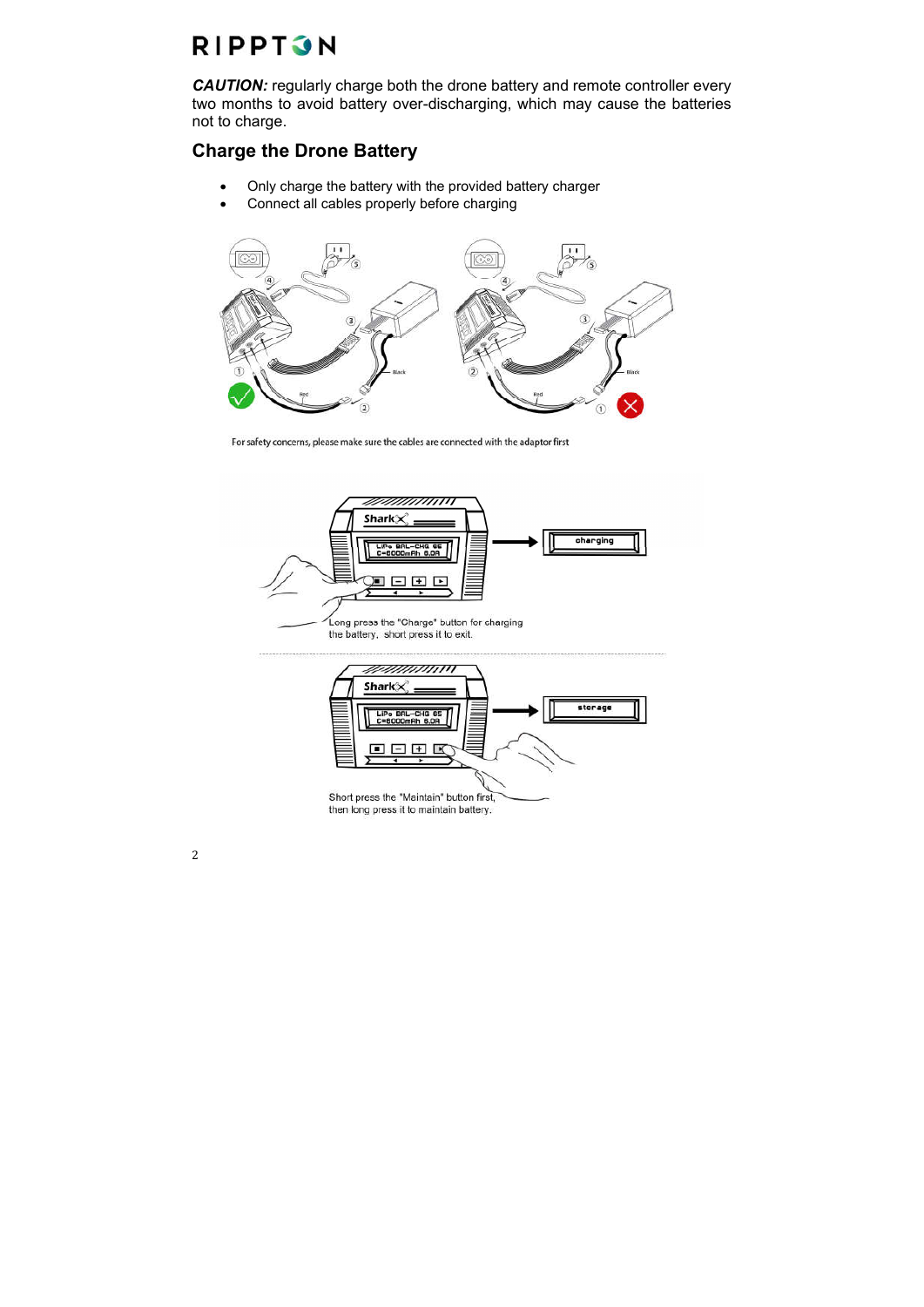It takes approx. 2 hours to fully charge the drone battery. When the battery is fully charged:

- Unplug the power cord from the power supply
- Disconnect the charging cables with the SharkX battery and the charger
- Disconnect the power cord with the battery charger.

*Notice* always charge the battery when the temperature is between 10°C and 45°C. The charger will stop charging if the temperature is not within the range.

### **Charge the Controller**

- The charger should be only used for charging the SharkX remote controller. Do not use it to charge other devices such as a laptop.
- Connect the charger with the controller, and insert the plug into the power supply.



It takes approx. 3.5 hours to fully charge the controller. When it is fully charged:

- Unplug the power cord from the power supply
- Disconnect the charging cable with the controller

*Notice* always charge the controller when the temperature is between 10°C and 45°C. The charger will stop charging if the temperature is not within this range.

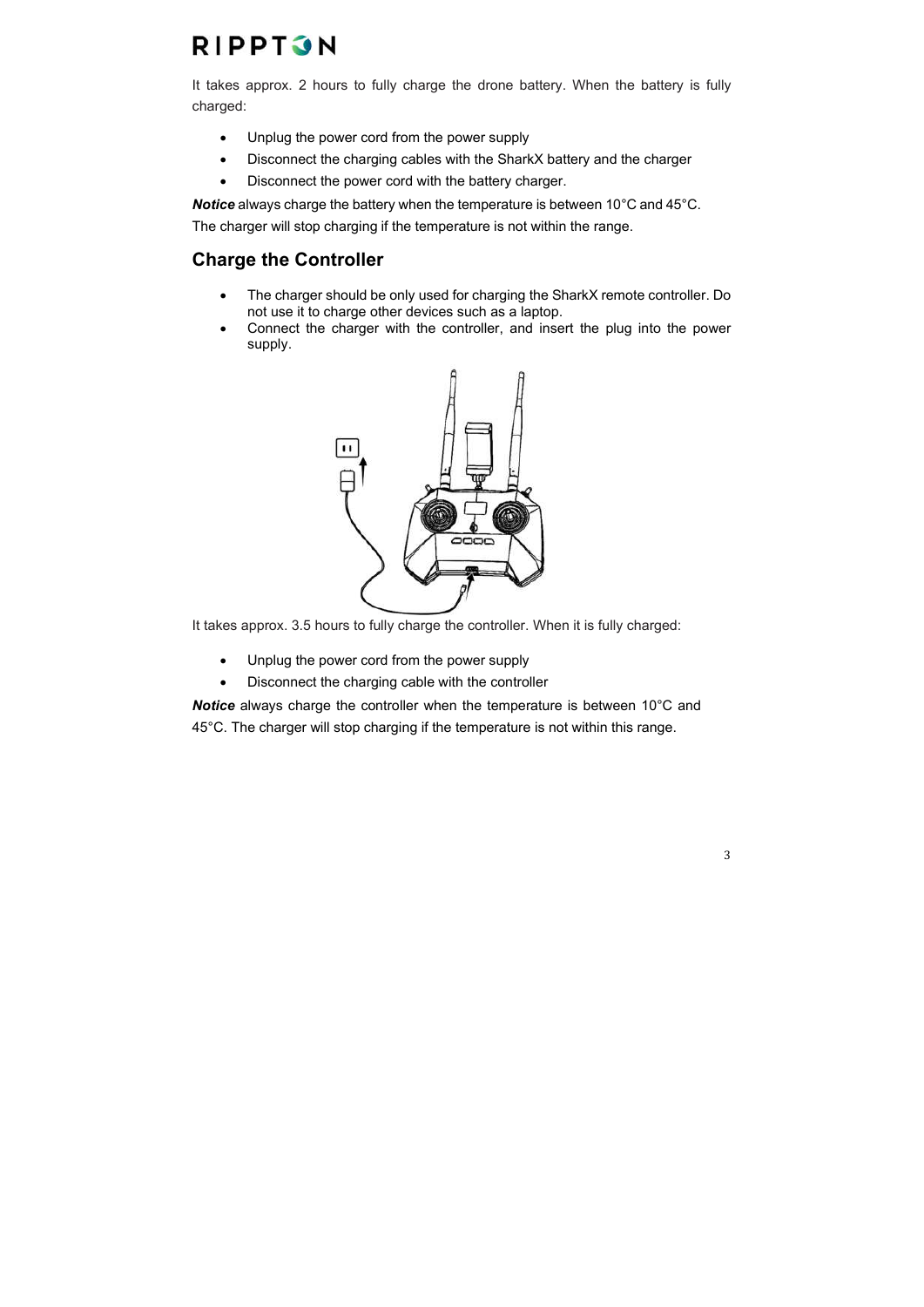### **Battery Capacity Checker Instructions**



|                                         | LiPo    | LiFe    | Li-Ion  | <b>NiCd</b>               | <b>NiMH</b>               |
|-----------------------------------------|---------|---------|---------|---------------------------|---------------------------|
| Input Cells                             | $1 - 7$ | $1 - 7$ | $1 - 7$ | $4 - 7$                   | $4 - 7$                   |
|                                         | cells   | cells   | cells   | cells                     | cells                     |
| <b>Total Voltage</b>                    |         |         |         |                           |                           |
| Total Cell Battery Capacity (0-         |         |         |         | $\boldsymbol{\mathsf{x}}$ | $\boldsymbol{\mathsf{x}}$ |
| $99\%$                                  |         |         |         |                           |                           |
| Individual Battery Cell Voltage         |         |         |         | ×                         | $\boldsymbol{\mathsf{x}}$ |
| Lowest Cell Voltage                     |         |         |         | ×                         | $\boldsymbol{\mathsf{x}}$ |
| <b>Highest Cell Voltage</b>             |         |         |         | ×                         | $\boldsymbol{\mathsf{x}}$ |
| Voltage Difference between              |         |         |         | $\boldsymbol{\mathsf{x}}$ | $\boldsymbol{\mathsf{x}}$ |
| <b>Highest and Lowest Cell Voltages</b> |         |         |         |                           |                           |

*Notice* please read the instructions carefully

#### **Balance function**

Long press the first button, LIPO/LIIO will blink, says it is in balance, balance process according to the second button can view each battery voltage, balance is to take the battery in the lowest section as the benchmark to discharge balance.

#### **Battery checker layout**

#### **Buttons:**

Battery Type: NiCd/NiMH, Li-Po, LiFe, Li-Ion

Cell Number: NiCd/NiMH( $4~7$  cells), Lithium type ( $1~7$  cells)

Display Mode: battery cell voltages, total voltages, lowest cell voltage, highest cell voltage, voltage gap between highest cell voltage and lowest cell voltage, remaining battery capacity (%)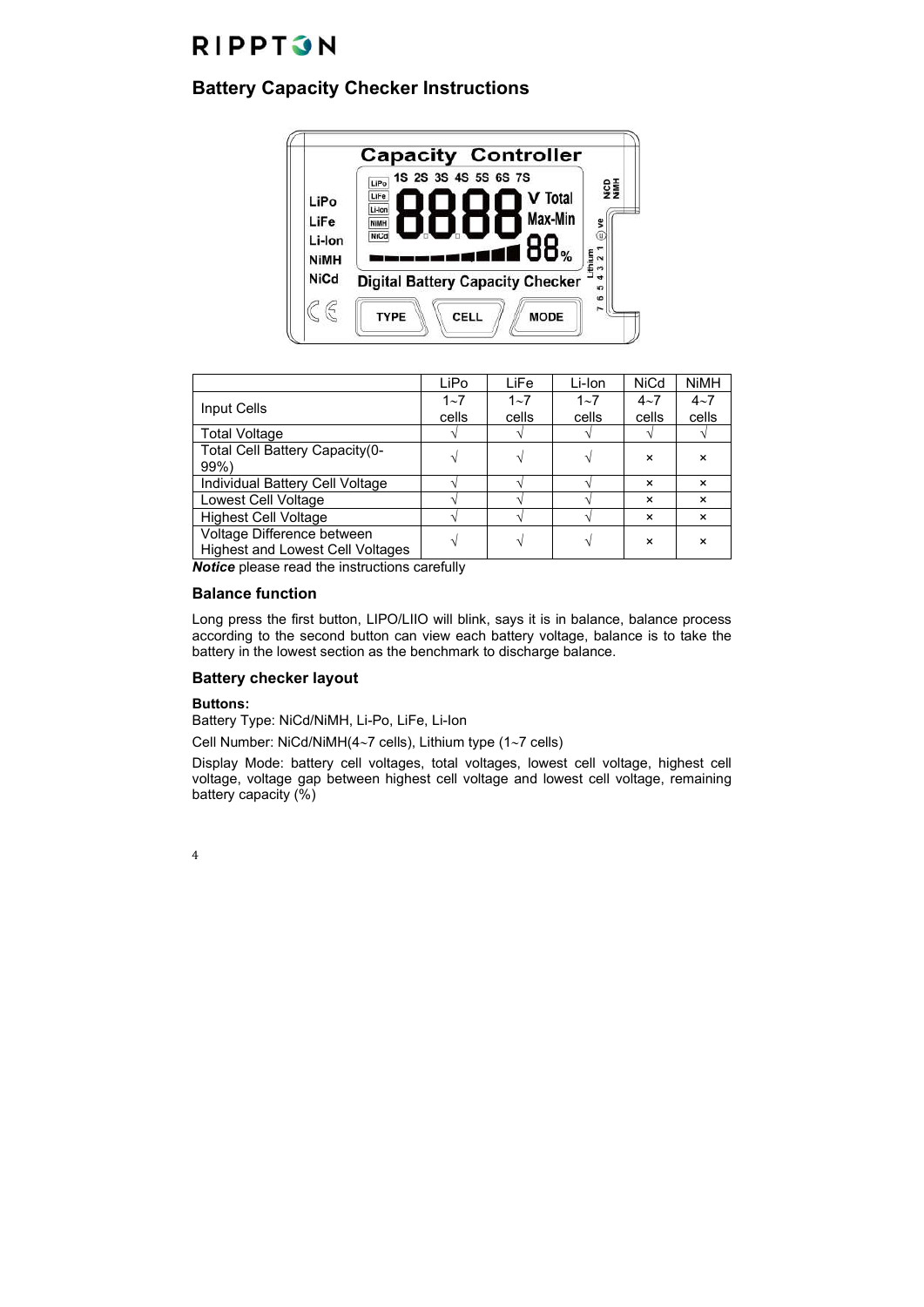

**NiCd/NiMH TYPE BATTERY**

·Battery total voltage ·Set cell numbers **CELL** 55 ħ٦ 1S 2S 3S 4S 5S 6S 7S V Total r CELL Г г NIMH .∎88 ‰

Total voltages, and remaining capacity (%)<br>n.b. The capacity shown for Nixx type cells is not accurate and should not be relied upon.

#### **NiCd and NiMH batteries for the TX and RX (47 cells) can be connected to this capacity checker.**